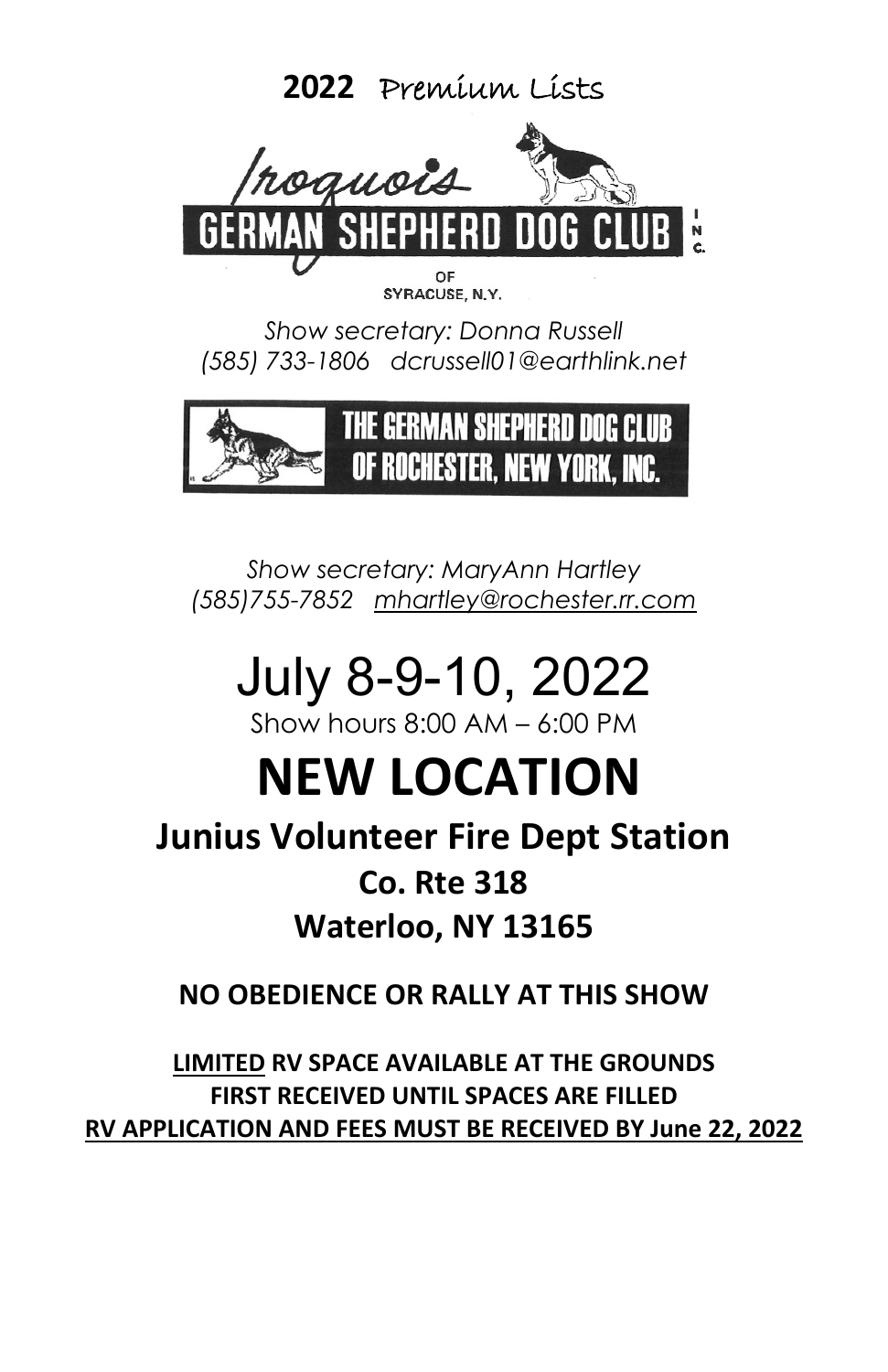## **ACCOMMODATIONS**

## **PLEASE MAKE YOUR RESERVATIONS EARLY**

Be sure to respect the hotel's property. Do not bathe the dogs in the room and be sure to clean up after your dogs. We need to have these rooms available to us each year. THANK YOU.

## **ACCOMMODATIONS-Some Restrictions Apply! MAKE YOUR RESERVATIONS EARLY!!!**

#### **Room Blocks:**

**\*\*Holiday Inn**, 75 North St, Auburn, NY 315-253-4531, Hotel code IGD or mention dog show. BOOKING LINK:

https://www.holidayinn.com/redirect?path=hd&brandCode=HI&localeCode=en&regio nCode=1&hotelCode=syrau&\_PMID=99801505&GPC=IGD&cn=no&viewfullsite=true

**\*\*Inn At The Finger Lakes**, 15 John St, Auburn, NY, BOOKING LINK: https://reservation.asiwebres.com/v2/GroupBlockSearch.aspx?Groupid=41139

Microtel, Waterloo/Seneca Falls-(315)539-8438 Quality Inn, Waterloo-(315) 539-5011 Microtel, Geneva-(315) 878-8055 Hampton Inn, Geneva-(315)781-2035 Lakefront Hotel (formerly the Ramada Inn), Geneva- (315) 789-0400 American's Best Value Inn, Geneva-(315) 789-7600 The Gould Hotel, Seneca Falls- (315) 712-4000 Days Inn, Geneva-(315) 789-4050 Days Inn, Auburn- 315-834-6198 Super 8, Canandaigua-(585) 396-7224

### **Camping at the show grounds**. **PLEASE SEE THE RV REGISTRATION FORM AND OTHER RV INFORMATION IN THE IROQUOIS GSDC PREMIUM**

**LIST. NO RESERVATIONS DAY-OF-SHOW.** Non-electric self-contained RVs only. No water on premises. No tent camping. No waste dumping on premises. There is a DAILY camping fee for all RVs staying at the show grounds. You MUST return the REGISTRATION FORM in the Iroquois Premium, filled out in its entirety and payment MUST accompany registration. RV CONFIRMATION and arrival times will be emailed. NO REFUNDS. Note: Iroquois GSDC, GSDC of Rochester and owners of show location property will not be held responsible for any damage or injury obtained while on show site.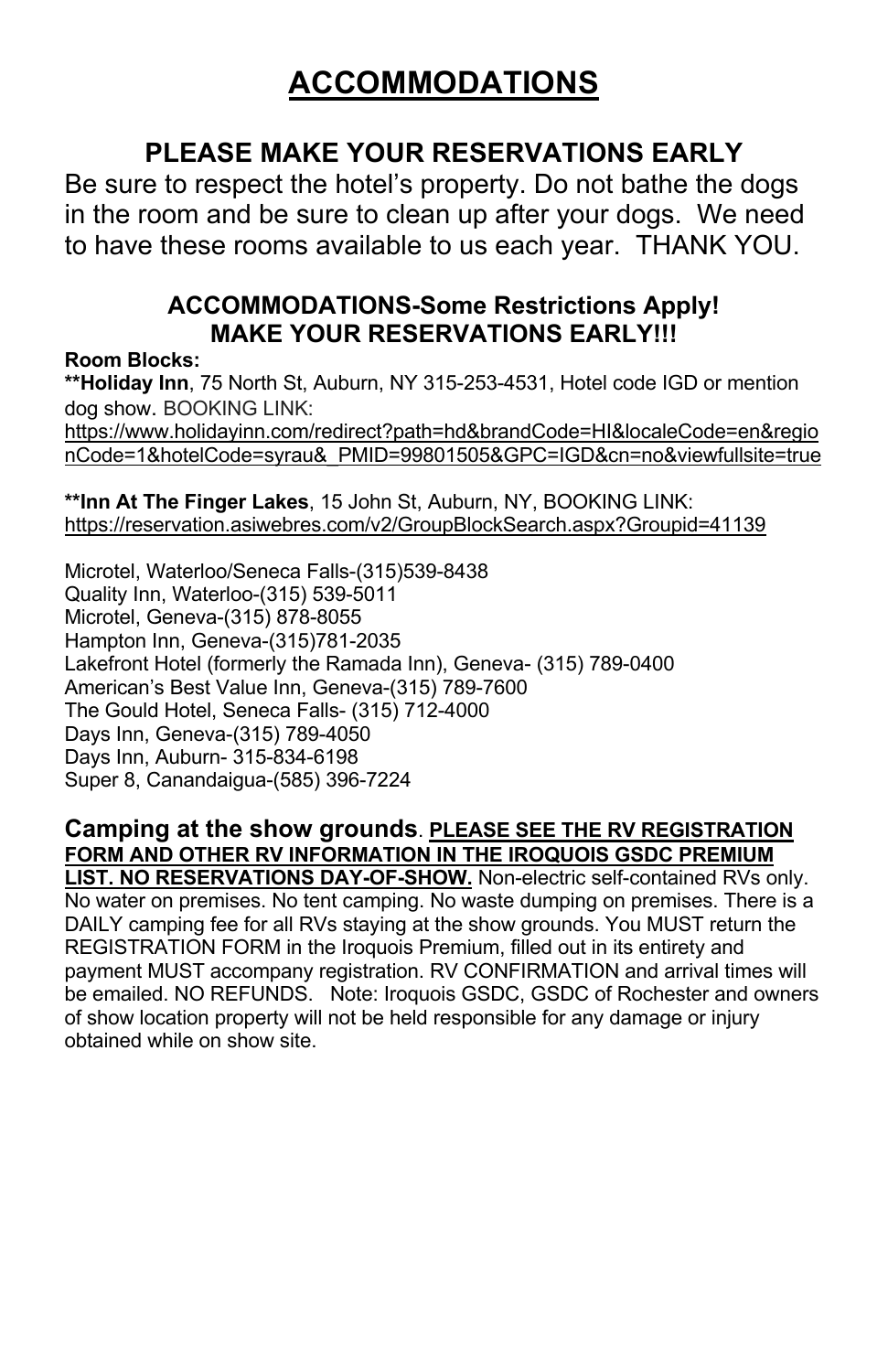

Entries close 6:00 PM, Wednesday June 22, 2022 after which time entries cannot be accepted, canceled or substituted. Events 2022182401-2022182402-2022182403-2022182404

## *PREMIUM LIST* 75<sup>th</sup> and 76<sup>th</sup> Annual Specialty Shows

(Unbenched – Outdoors) Licensed by the American Kennel Club

*FRIDAY July 8, 2022* AM: SPECIALTY SHOW PM: SPECIALTY SHOW

> *HELD AT Junius Volunteer Fire Dept Co Rte 318 Station Waterloo, NY 13165*

## *SHOW SECRETARY*

Donna Russell 895 Olmstead Rd Savannah, NY 13146 (585) 733-1806 dcrussell01@earthlink.net



AMERICAN KENNEL CLUB CERTIFICATION Permission has been granted by the American Kennel Club for the holding of these events under American Kennel Club Rules and Regulations.

**Gina M DiNardo, Executive Secretary**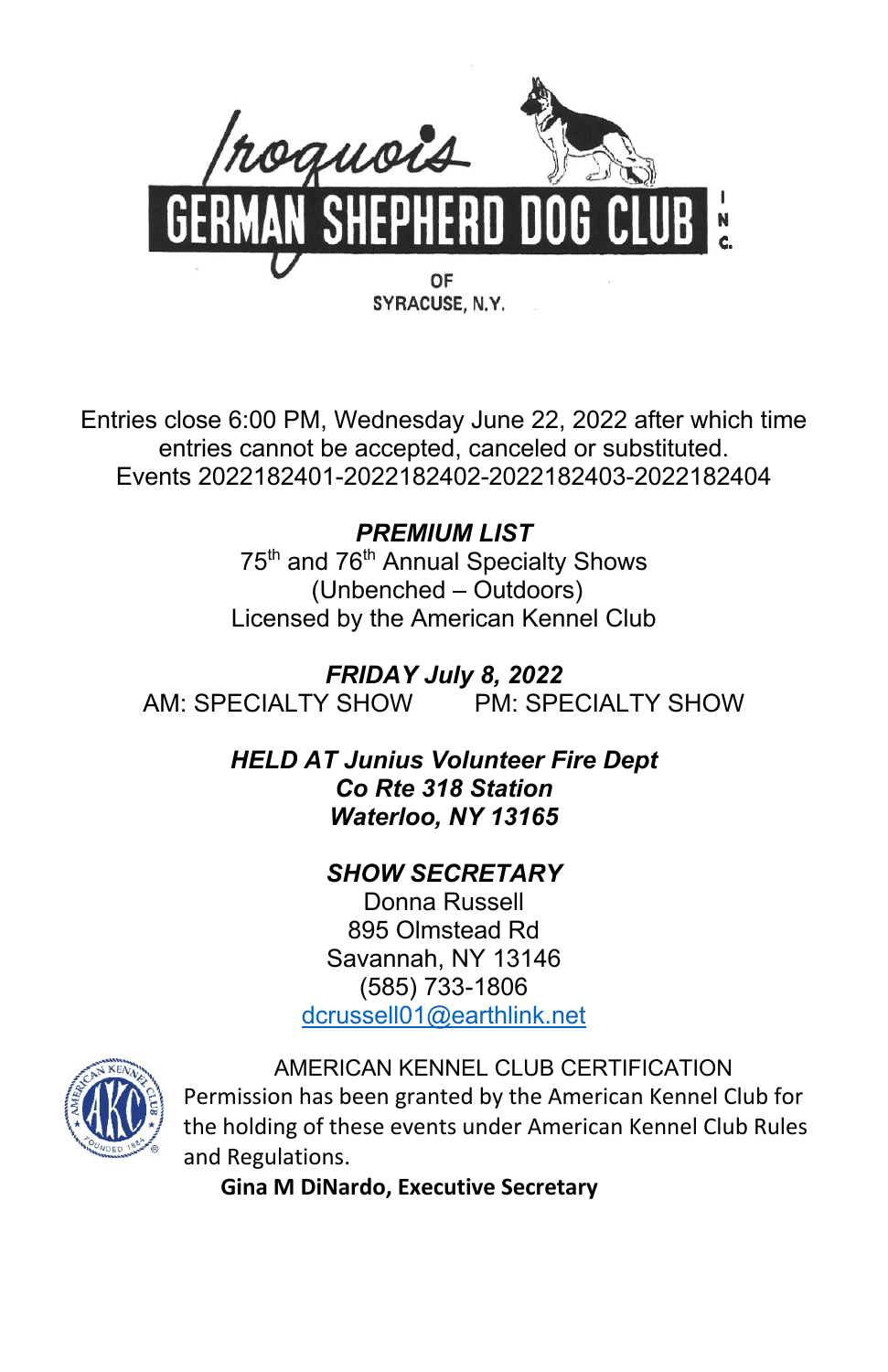## **OFFICERS** IROQUOIS GERMAN SHEPHERD DOG CLUB

#### BOARD OF DIRECTORS OFFICERS SUE DAMANSKI CHERI HUNT CINDY JOHNSON

SHOW CHAIRMAN: SHOW SECRETARY:<br>DAWN SEDORUS DONNA RUSSELL 5956 Filmore Rd. 895 Olmstead Rd Moravia, NY 13118 Savannah, NY 13146 (315) 439-1507 (585) 733-1806

DONNA RUSSELL dcrussell01@earthlink.net

## SHOW COMMITTEES

|                       | Veterinarian: Ameriland Animal Hospital Ovid 607-869-9595 (on-call)Urgent |
|-----------------------|---------------------------------------------------------------------------|
|                       |                                                                           |
| Syracuse 315-446-7933 |                                                                           |
|                       |                                                                           |
|                       | www.snowheronstudios.com                                                  |

## **JUDGES:**

**FRIDAY AM: Mr. Jeffrey Pyle,** 1103 COLONIAL BLVD NE, CANTON, OH 44714- 1837

**FRIDAY PM: Mrs. Candee Foss,** 10208 W COURT ST, PASCO, WA 99301-6507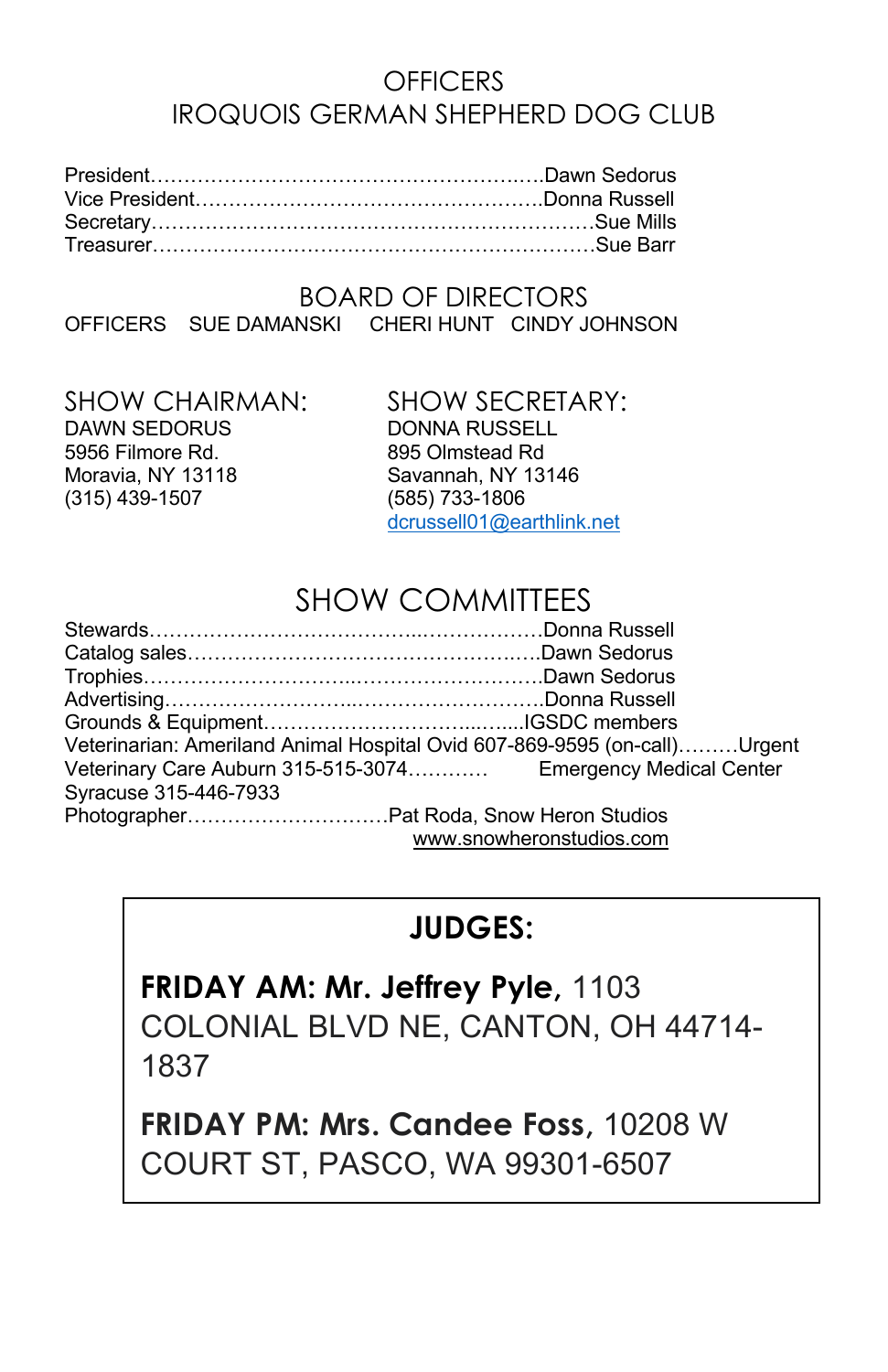### **CONFORMATION CLASSES & RIBBON/PRIZES PER SHOW**

Dogs 12-18 months Novice Dogs Bred-By-Exhibitor Dogs **American Bred Dogs** Open Dogs Veterans (7 years & up)

Puppy Dogs 6-9 months Puppy Dogs 9-12 months

(Same classes for bitches) Winners/Reserve/Best of Breed & Best Opposite Sex Best Puppy/ Best Opposite Sex Puppy **Beginner Puppy (4 months & Under 6 months)**

#### **Ribbons: Regular Classes**

First: Blue Third: Yellow Second: Red Fourth: White

**Best of Breed**: Purple & Gold Rosette, Bronze Medal offered by the GSDCA **Best of Opposite Sex to Best of Breed**: Blue & White Rosette **Best of Winners**: Blue & White Rosette **Winners**: Purple Rosette **Reserve Winners**: Purple & White Rosette **Select**: Light Blue & White Rosette **Best Puppy**: Green Rosette **Best Opposite Sex Puppy**: Green Rosette **Completion of Title**: Burgundy & Gold Rosette **Best 4-6 month Puppy**: Orange Rosette **Best of Opposite 4-6 month Puppy**: Lavender Rosette

A list of all trophies and their donors will be in the show catalog. IGSDC reserves the right to substitute any trophy with a trophy of equal or greater value. This is a condensed form of the Premium List as provided for in Chapter 6, Section 2a of the AKC Rules Applying to Dog Shows.

## **FEES – PER DAY** Regular Entry (per day)……………………………….....….…....\$33.00 2<sup>nd</sup> Entry of the Same Dog at the same show................\$28.00 Puppy (6-9; 9-12 months), BBE & Veterans ……………...\$25.00 Beginner Puppy (use regular entry form and mark 4-6 puppy as class)………………..………….……….……………………..…….…\$20.00 Junior Showmanship….\$15.00 (\$10.00 if dog is also entered in regular classes)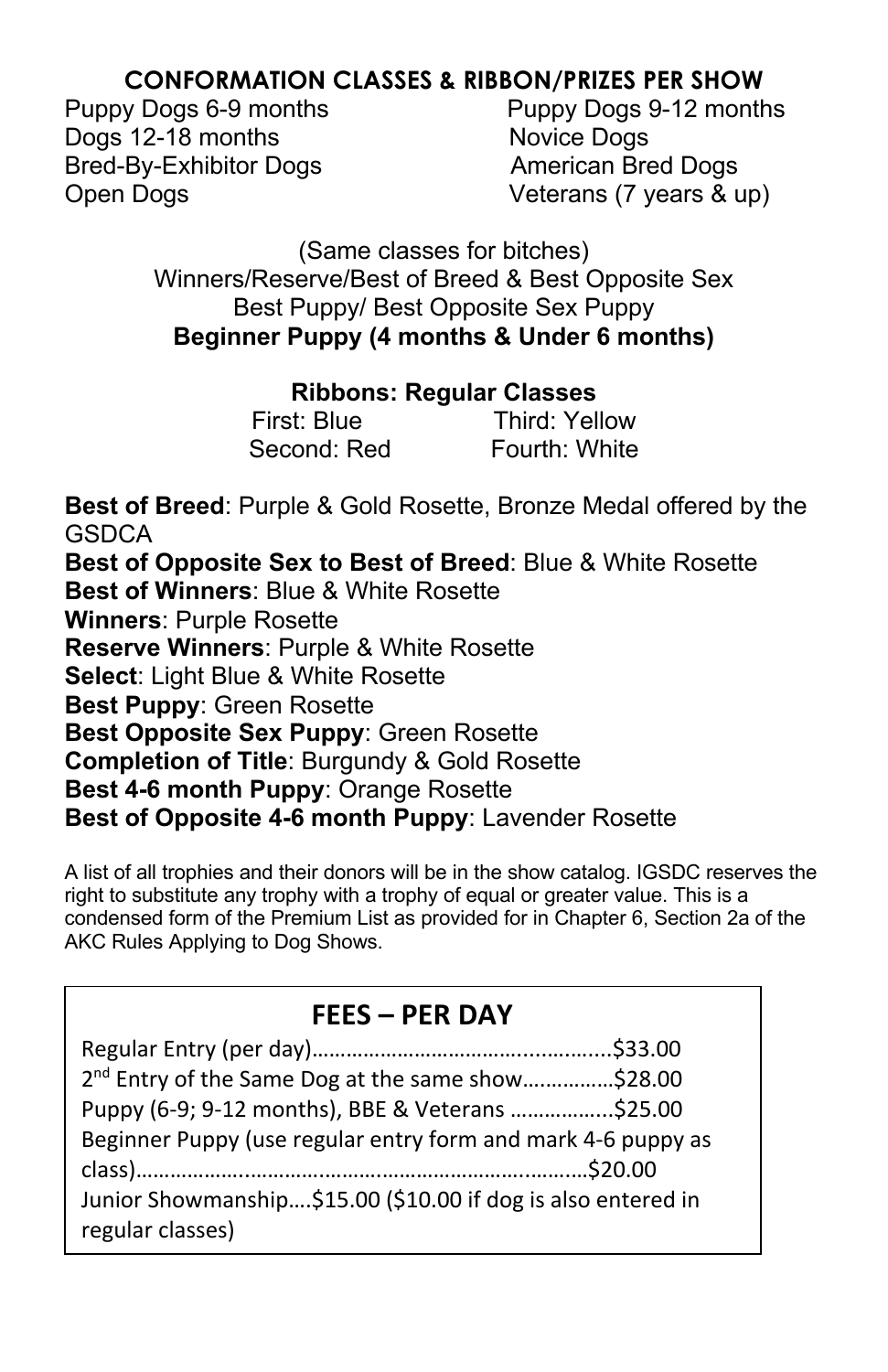#### **JUNIOR SHOMANSHIP**:

AKC Junior Handler numbers are now required for entry in Junior Showmanship Competition. Numbers may be obtained from the AKC- (919) 233-9767. ENTRY MUST CONTAIN NUMBER. SHOW SECRETARY WILL NOT CALL ON YOUR BEHALF. Entry blank must be filled out with the necessary information, otherwise the entry in Junior Showmanship will not be accepted.

**NOVICE CLASS**: For boys and girls who, at the time entries close, have not won three first place awards with competition present in a Novice Class at a licensed or member show.

**OPEN CLASS**: For boys and girls who, at the time entries close, have won three first place awards with competition present in a Novice Class at a licensed or member show.

**MASTER CLASS:** For boys or girls who are at least 9 years old and under 18 years on the day of the show and who have won 10 Best Junior wins with competition to be eligible to enter the Limited Class Competition.

**Novice and Open classes divided by age**: **Junior**-9 years and under 12 years old on the day of the show; **Intermediate**- 12 years old and under 15 years old on the day of the show; **Senior**-15 years old and under 18 years old on the day of the show. **COMPETITION MUST EXIST FOR BEST JUNIOR HANDLER**

#### **BEGINNER PUPPY:**

One combined class, not divided by sex, will be offered for German Shepherd Dogs that are four months and under six months on the day of the show. An AKC registration number or litter number will be required. Dogs are required to be vaccinated (including rabies) in accordance with their veterinarian's protocol.

Exhibitors should plan on opening the mouth of their puppy for the judge. Breed standard disqualifications such as color, height, weight or dentition shall not be a point of consideration in the judging process for this event. **Professional handlers are not allowed to exhibit in this event.**

**RVs may stay overnight at the Petro truck stop directly off the Thruway Exit 40 ramp for free. The show grounds are 3 miles from the Petro stop. There will not be any shuttle service from the truck stop to the show grounds.**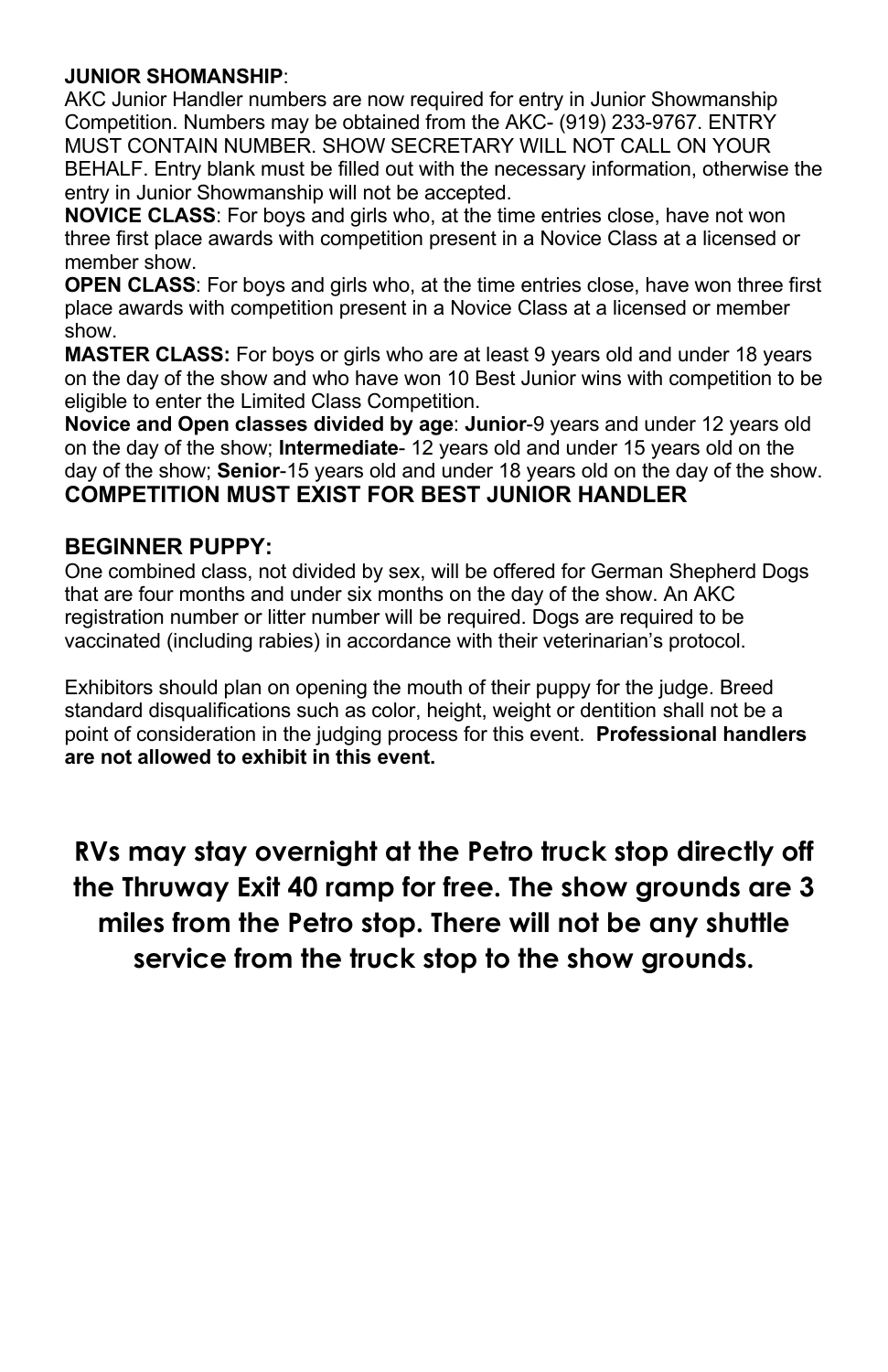| American                                                                                                                                                                                                                                                 | OFFICIAL AKC ENTRY FORM                     |                    |
|----------------------------------------------------------------------------------------------------------------------------------------------------------------------------------------------------------------------------------------------------------|---------------------------------------------|--------------------|
| Kennel Club®                                                                                                                                                                                                                                             | <b>IROQUOIS GERMAN SHEPHERD DOG CLUB of</b> |                    |
|                                                                                                                                                                                                                                                          | <b>SYRACUSE INC</b>                         |                    |
| Junius Volunteer Fire Dept, Co Rte 318, Waterloo NY 13165                                                                                                                                                                                                |                                             |                    |
| Friday AM                                                                                                                                                                                                                                                | Friday PM                                   |                    |
| (Event 2022182401 & 2022182403)                                                                                                                                                                                                                          | (Event 202218402 & 2022182404)              |                    |
| Entry Fees: \$33.00 per entry. Puppies (6-9& 9-12 months), Bred-By Exhibitor & Veterans<br>\$28.00 per entry. <b>Entries Close</b> : June 22, 2022 at 6:00 PM EST. Make checks payable to                                                                |                                             |                    |
| Iroquois GSDC. Mail entries to: Donna Russell, 895 Olmstead Rd, Savannah, NY 13146.                                                                                                                                                                      |                                             |                    |
| _ for entry fees.<br>l enclose \$                                                                                                                                                                                                                        |                                             |                    |
| *IMPORTANT: Read carefully instructions on reverse side before filling out. Numbers in the boxes indicate sections of<br>the instructions relevant to the information needed in that box. PLEASE PRINT LEGIBLY!                                          |                                             |                    |
| <b>BREED: GERMAN SHEPHERD</b>                                                                                                                                                                                                                            |                                             | <b>SEX</b>         |
| <b>DOG SHOW CLASS</b>                                                                                                                                                                                                                                    |                                             |                    |
|                                                                                                                                                                                                                                                          |                                             |                    |
| <b>ADDITIONAL CLASS</b>                                                                                                                                                                                                                                  |                                             |                    |
| <b>JR SHOWMANSHIP CLASS</b>                                                                                                                                                                                                                              |                                             |                    |
|                                                                                                                                                                                                                                                          |                                             |                    |
| NAME OF JR HANDLER (if any)                                                                                                                                                                                                                              |                                             | JR HANDLER #       |
| FULL NAME OF DOG                                                                                                                                                                                                                                         |                                             |                    |
|                                                                                                                                                                                                                                                          |                                             |                    |
| Enter number here                                                                                                                                                                                                                                        | <b>DATE OF BIRTH</b>                        |                    |
| AKC#                                                                                                                                                                                                                                                     |                                             |                    |
| FOREIGN REG # & COUNTRY                                                                                                                                                                                                                                  | <b>PLACE OF BIRTH</b>                       |                    |
|                                                                                                                                                                                                                                                          |                                             |                    |
| <b>BREEDER</b>                                                                                                                                                                                                                                           |                                             |                    |
| <b>SIRE</b>                                                                                                                                                                                                                                              |                                             |                    |
|                                                                                                                                                                                                                                                          |                                             |                    |
| <b>DAM</b>                                                                                                                                                                                                                                               |                                             |                    |
| <b>ACTUAL OWNER(S)</b>                                                                                                                                                                                                                                   |                                             |                    |
| <b>OWNER'S ADDRESS</b>                                                                                                                                                                                                                                   |                                             |                    |
|                                                                                                                                                                                                                                                          |                                             |                    |
| <b>CITY</b><br><b>STATE</b>                                                                                                                                                                                                                              | ZIP                                         |                    |
| NAME OF OWNER'S AGENT (IF ANY) AT THE SHOW                                                                                                                                                                                                               |                                             |                    |
| I CERTIFY that I am the actual owner of the dog, or that I am the duly authorized agent of the actual owner whose name I<br>have entered above. In consideration of the acceptance of this entry, I (we) agree to abide by the rules and regulation of   |                                             |                    |
| the American Kennel Club in effect at the time of this event, and by any additional rules and regulations appearing in the                                                                                                                               |                                             |                    |
| premium list for this even, and further agree to be bound by the "Agreement" printed on the reverse side of this entry form. I<br>(we) certify and represent that the dog entered is not a hazard to persons or other dogs. This entry is submitted for  |                                             |                    |
| acceptance on the foregoing representation and Agreement. I (we) agree to conduct myself (ourselves) in accordance with<br>all such Rules and Regulations (including all provisions applying to discipline) and to abide by any decisions made in accord |                                             |                    |
| with them.<br>SIGNATURE OF OWNER OR HIS/HER AGENT DULY AUTHORIZED TO MAKE THIS                                                                                                                                                                           |                                             |                    |
| ENTRY:                                                                                                                                                                                                                                                   |                                             | <b>TELEPHONE #</b> |
|                                                                                                                                                                                                                                                          |                                             |                    |
| <b>EMAIL ADDRESS (An acknowledgement or receipt of entry may be sent to this</b>                                                                                                                                                                         |                                             |                    |
| email address)                                                                                                                                                                                                                                           |                                             |                    |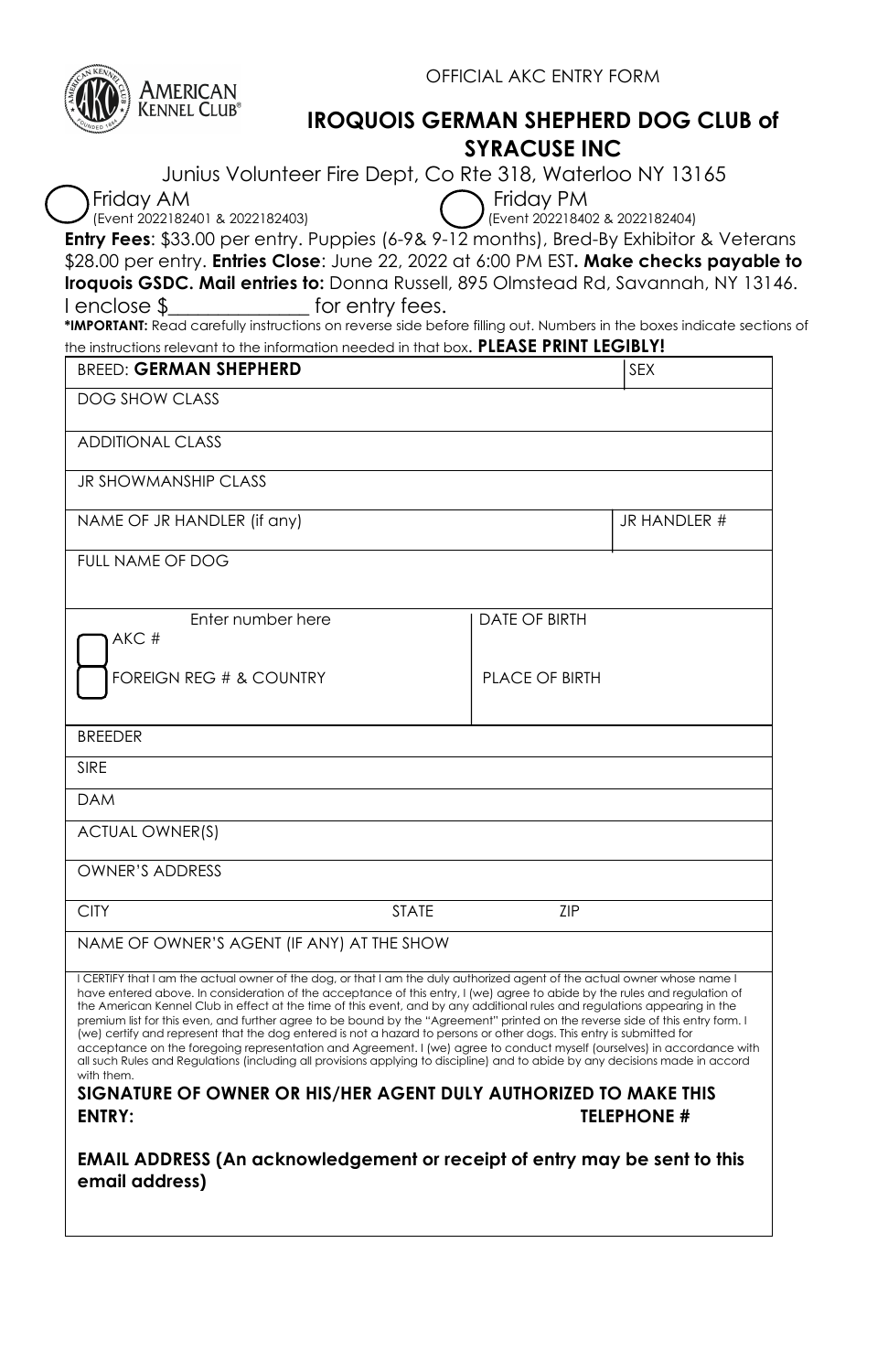#### **AGREEMENT**

I (we) agree that the club holding this event has the right to refuse this entry for cause which the club shall deem sufficient. In consideration of the acceptance of this entry and of the holding of this event and of the opportunity to have the dog judged and to win prizes, ribbons, or trophies, I (we) agree to hold the AKC, the event-giving club, their members, directors, governors, officers, agents, superintendents or event secretary and the owner and/or lessor of the premises and any provider of services that are necessary to hold this event and any employees or volunteers of the aforementioned parties, and any AKC approved judge, judging at this event, harmless from any claim for loss or injury which may be alleged to have been caused directly or indirectly to any person or thing by the act of this dog while in or about the event premises or grounds or near any entrance thereto, and I (we) personally assume all responsibility and liability for any such claim; and I (we) further agree to hold the aforementioned parties harmless from any claim for loss, injury or damage to this dog.

Additionally, I (we) hereby assume the sole responsibility for and agree to indemnify, defend and save the aforementioned parties harmless from any and all loss and expense (including legal fees) by reason of the liability imposed by law upon any of the aforementioned parties for damage because of bodily injuries, including death at any time resulting therefrom, sustained by any person or persons, including myself (ourselves), or on account of damage to property, arising out of or in consequence of my (our) participation in this event, however such, injuries, death or property damage may be caused, and whether or not the same may have been caused or may be alleged to have been caused by the negligence of the aforementioned parties or any of their employees, agents, or any other persons. **I (WE) AGREE THAT ANY CAUSE OF ACTION, CONTROVERSY OR CLAIM ARISING OUT OF OR RELATED TO THE ENTRY, EXHIBITION OR ATTENDANCE AT THE EVENT BETWEEN THE AKC AND THE EVENT-GIVING CLUB (UNLESS OTHERWISE STATED IN ITS PREMIUM LIST) AND MYSELF (OURSELVES) OR AS TO THE CONSTRUCTION, INTERPRETATION AND EFFECT OF THIS AGREEMENT SHALL BE SETTLED BY ARBITRATION PURSUANT TO THE APPLICABLE** 

**RULES OF THE AMERICAN ARBITRATION ASSOCIATION. HOWEVER, PRIOR TO ARBITRATION ALL APPLICABLE AKC BYLAWS, RULES, REGULATIONS AND PROCEDURES MUST FIRST BE FOLLOWED AS SET FORTH IN THE AKC CHARTER AND BYLAWS, RULES, REGULATIONS, PUBLISHED POLICIES AND GUIDELINES.**

1. (Variety) if you are entering a dog of breed in which there are varieties for show purposes, please designate the particular variety you are entering, i.e., Cocker Spaniel (solid color black, ASCOB, parti-color), Beagles (not exceeding 13 in., over 13 in. but not exceeding 15 in.), Dachshunds (longhaired, smooth, wirehaired), Collies (rough, smooth), Bull Terriers (colored, white), Manchester Terriers (standard, toy), Chihuahuas (smooth coat, long coat), English Toy Spaniels ( King Charles and Ruby, Blenheim and Prince Charles), Poodles (toy, miniature, standard ).

2. The following categories of dogs may be entered and shown in Best of Breed competition: Dogs that are Champions of Record and dogs which, according to their owners' records, have completed the requirements for a championship, but whose championships are unconfirmed. The showing of unconfirmed Champions in Best of Breed competition is limited to a period of 90 days from the date of the show where the dog completed the requirements for a championship.

3. (Event Class) Consult the classification in this premium list. If the event class in which you are entering your dog is divided, then, in addition to designating the class, specify the particular division of the class in which you are entering your dog, i.e, age division, color division, weight division.

4. A dog must be entered in the name of the person who actually owned it at the time entries for an event closed. If a registered dog has been acquired by a new owner it must be entered in the name of its new owner in any event for which entries closed after the date of acquirement, regardless of whether the new owner has received the registration certificate indicating that the dog is recorded in his/her name. State on entry form whether transfer application has been mailed to the AKC. (For complete rules, refer to Chapter 11, Section 3.)

5. Mixed Breed dogs entering classes for Agility, Obedience, and Rally trials should mark Breed as "All-American Dog/Mixed Breed." Sire and Dam information shall remain blank for mixed breed entrants.

If this entry is for Junior Showmanship, please give the following information:

JUNIOR SHOWMANSHIP

JR.'S DATE OF BIRTH

AKC JUNIOR HANDLER NUMBER

The above number MUST be included. Should you not have your Junior Handler number, this may be obtained from the American Kennel Club. Phone: (919) 233-9767.**By signing the entry form I (we) certify that the Junior Showman does not now, and will not at any time, act as an agent/handler for pay while continuing to compete in Junior Showmanship.**

 $\Delta \text{DDRESS}$  and the contract of the contract of the contract of the contract of the contract of the contract of the contract of the contract of the contract of the contract of the contract of the contract of the contract of

CITY\_\_\_\_\_\_\_\_\_\_\_\_\_\_\_\_\_\_\_\_\_\_\_\_\_\_\_\_\_\_\_\_\_\_\_\_\_\_\_\_\_\_\_\_\_\_\_STATE\_\_\_\_\_\_\_\_\_\_\_\_\_\_\_\_ ZIP\_\_\_\_\_\_\_\_\_\_\_\_\_\_\_\_\_\_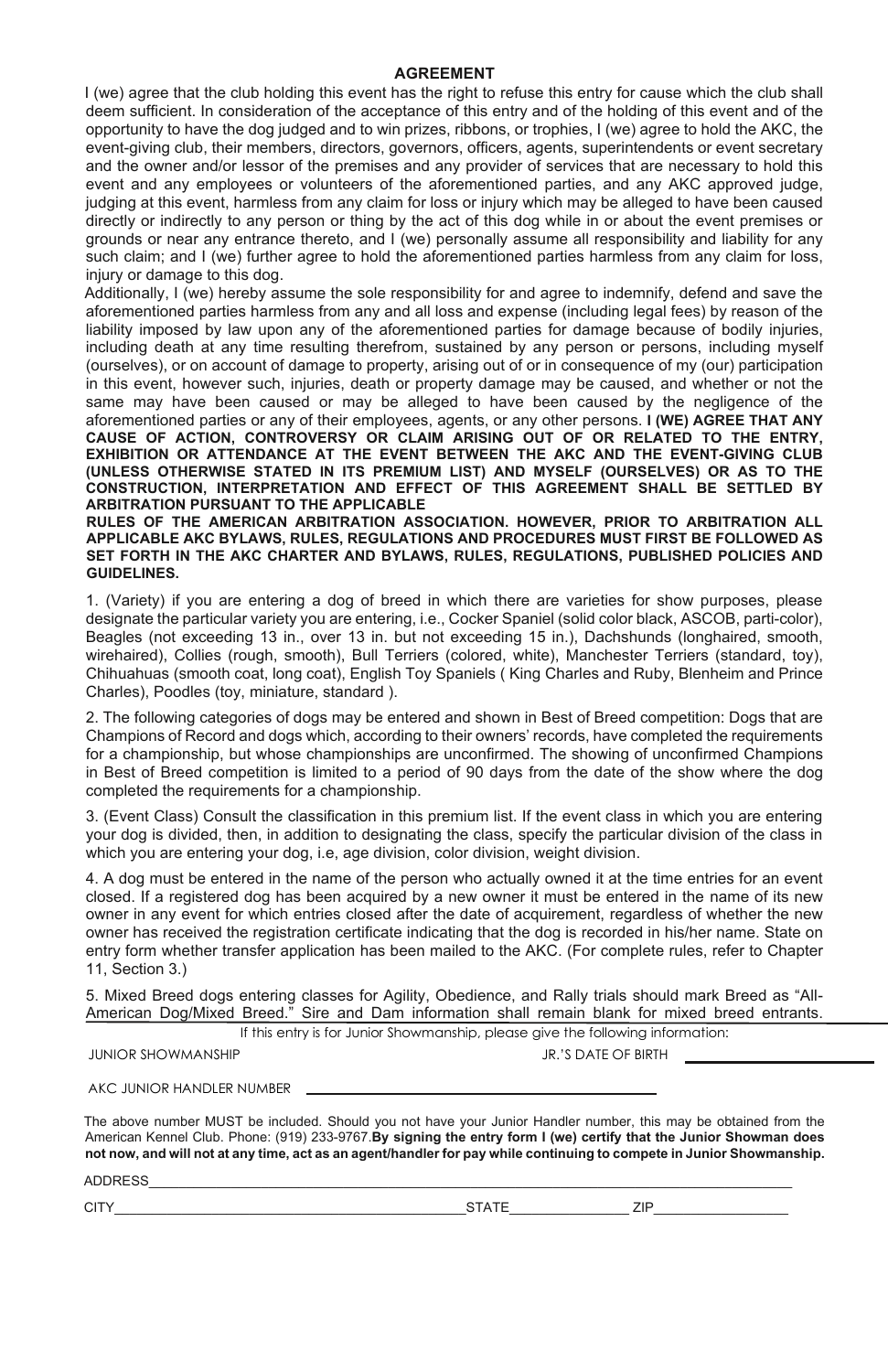| <b>REGISTRATION FORM FOR ALL CAMPING</b><br>Fill out this form completely                                                                                                                                                                                                                                                                                          |                                                         |                                                                                                                                                              |          |  |  |
|--------------------------------------------------------------------------------------------------------------------------------------------------------------------------------------------------------------------------------------------------------------------------------------------------------------------------------------------------------------------|---------------------------------------------------------|--------------------------------------------------------------------------------------------------------------------------------------------------------------|----------|--|--|
| Last name                                                                                                                                                                                                                                                                                                                                                          |                                                         | First name                                                                                                                                                   |          |  |  |
| <b>Address</b>                                                                                                                                                                                                                                                                                                                                                     |                                                         |                                                                                                                                                              |          |  |  |
| City                                                                                                                                                                                                                                                                                                                                                               |                                                         | State                                                                                                                                                        | Zip code |  |  |
| Phone number                                                                                                                                                                                                                                                                                                                                                       |                                                         |                                                                                                                                                              |          |  |  |
| Email address: please write clearly as only a confirmation email will<br>be sent.                                                                                                                                                                                                                                                                                  |                                                         |                                                                                                                                                              |          |  |  |
| Length and width of camper                                                                                                                                                                                                                                                                                                                                         |                                                         |                                                                                                                                                              |          |  |  |
|                                                                                                                                                                                                                                                                                                                                                                    |                                                         | ALL SITES ARE \$25 PER DAY. NO REFUNDS                                                                                                                       |          |  |  |
|                                                                                                                                                                                                                                                                                                                                                                    |                                                         | Must be self-contained. There are NO services available.                                                                                                     |          |  |  |
|                                                                                                                                                                                                                                                                                                                                                                    |                                                         | CHECK ALL DAYS REQUESTING RESERVATIONS FOR:                                                                                                                  |          |  |  |
| Thursday<br>July 7                                                                                                                                                                                                                                                                                                                                                 | Friday<br>July 8                                        | Saturday<br>July 9                                                                                                                                           |          |  |  |
|                                                                                                                                                                                                                                                                                                                                                                    | Total amount due. Make checks payable to Iroquois GSDC. |                                                                                                                                                              |          |  |  |
| All camping fees must be paid in full with this reservation. All<br>payments must be in US funds. Your reservation will be<br>confirmed in June via email. Deadline June 22, 2022.<br><b>CAMPING IS FIRST COME FIRST SERVED. WE HAVE LIMITED</b><br>SPACE. WE WILL NOT TAKE CAMPERS THE DAYS OF THE SHOW.<br>PRE-REGISTRATION ONLY UNLESS WE DO NOT FILL UP SLOTS. |                                                         |                                                                                                                                                              |          |  |  |
| Mail registration form with fees to:<br>Donna Russell<br>895 Olmstead Rd<br>Savannah, NY 13146<br>dcrussell01@earthlink.net<br>(585) 733-1806<br>Thursday                                                                                                                                                                                                          | Friday                                                  | Camper check-in:<br>You MUST make arrangements<br>with Donna for check-in times.<br>Please give us an ESTIMATED<br><b>TIME OF ARRIVAL below.</b><br>Saturday |          |  |  |